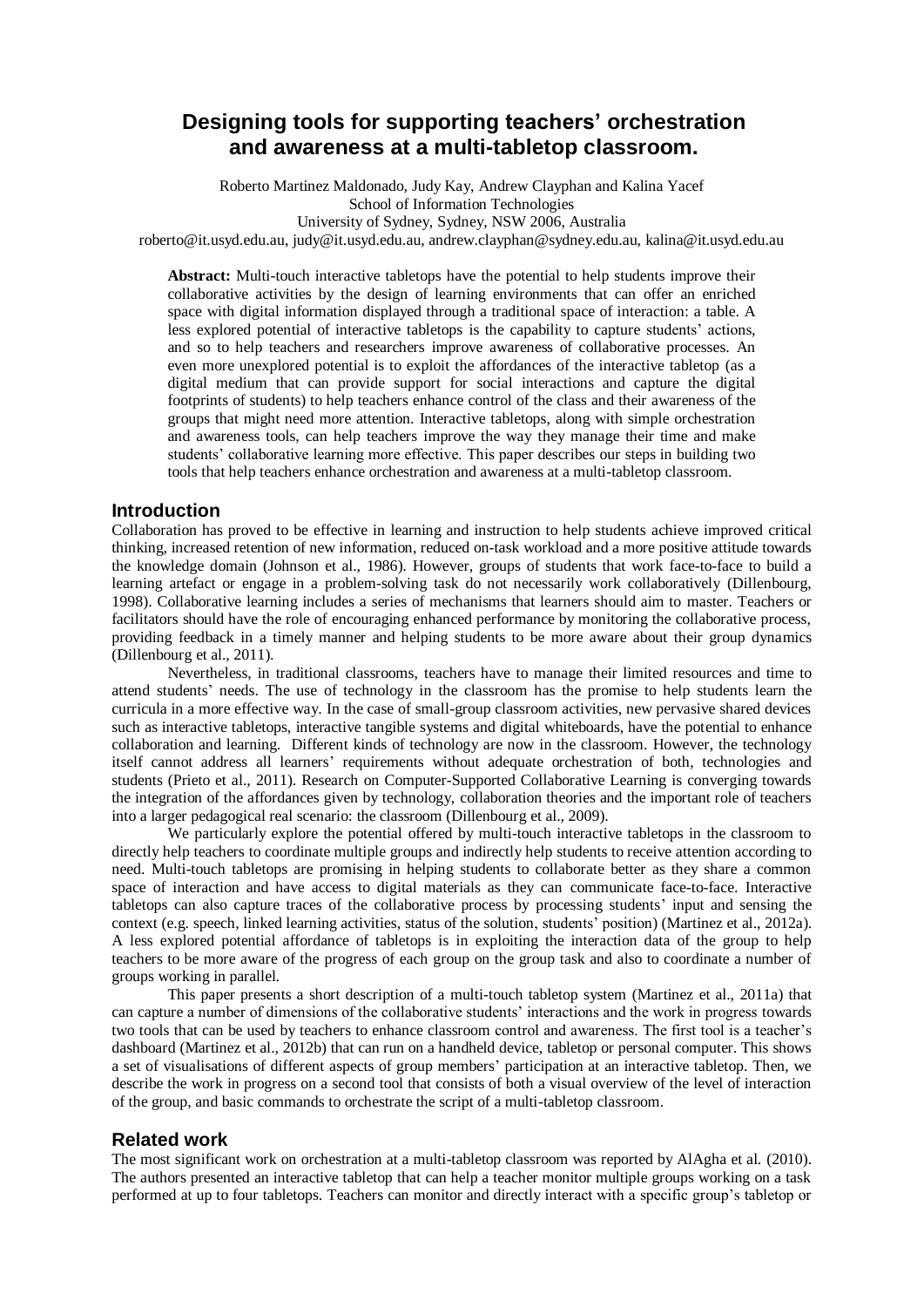simply decide to attend to groups that need closer guidance. By the end of the activity, teachers can also use this tool to replay the process followed by certain groups to help students reflect about their collaborative interactions. Dillenbourg et al. [\(2011\)](#page-3-2) presented some minimalist tools to increase a teacher's awareness of the progress of small group activity, with coloured lamps and the use of paper cards to control interactions in tangible interactive tabletops. Another example is given by Twiner et al. [\(2010\)](#page-3-9), who presented work on classroom orchestration by providing tools for the teacher to control the class using an interactive whiteboard. Martinez et al. [\(2011b\)](#page-3-10) reported the evaluation of a set of visualisations of collaboration at the tabletop showing that these can improve teachers' awareness, enabling them to detect groups with potential problems. Our work differs from previous work by exploring ways to automatically exploit interaction data to increase teacher's awareness and provide them with simple functions for controlling the multi-tabletop class.

## **Multi-tabletop environment**

Our multi-tabletop environment builds on multiple instances of Collaid [\(Martinez, et al., 2011a\)](#page-3-6), a system that augments a conventional multi-touch tabletop to afford: users' touch detection; speaker differentiation; and multi-dimensional data logging (snapshots of the tabletop status, interaction data and low level input). Figure 1 shows the overview of our approach. (1) Multiple instances of our tabletop system capture information about students' interactions. (2) We exploit this data by looking for meaningful patterns (using data mining) and generating visualisations that can help teachers identify potential problems in some groups. (3) We designed two teacher dashboards to present the results in a visual manner. In this paper we focus on presenting the tools we designed for this step. Finally, (4) teachers can take actions to provide support to some groups and to orchestrate the whole activity.



Figure 1. Multi-tabletop environment to enhance teacher's awareness and classroom control. 1. Multiple instances of the COLLAID capture environment. 2. The collected data is analysed to generate visualisations and find patterns. 3. Orchestration tools. 4. Teacher's action performed through the tools or directly with the students. At the right, the figure shows one tabletop, the Kinect and microphone array.

#### **Awareness and orchestration tools**

Dillenbourg et al. [\(2010\)](#page-3-11) listed a set of factors to take into account when designing teacher-centric learning environments for classroom orchestration. These indicate that the tool should present orchestration factors such as providing teachers with leadership, flexibility and control over the class; helping teachers manage their time; being easy to use (minimalist) and sustainable, since it has to be used many times, for a number of classes one after the other and under time constraints. The first tool we describe is a visualisation dashboard (Figure 2). The aim of this tool is basically to increase teachers' awareness. Thus, the design focuses on orchestration. The second tool is a controller dashboard that helps a teacher to run a series of repeat tutorials, with different classes, one after the other. For this purpose, the teacher needs to be at the centre of the action and be able to manage all tabletops at once to keep control of the enactment of the class script. Next we describe details about each tool.

#### **Teacher's visualisation dashboard**

It is not an easy task to define the best ways to present information about group collaboration so that it is readily understood by teachers. The goal of this tool is to present real time data from interactive tabletops, combined with data mining results, in an interactive dashboard that helps teachers monitor multiple groups' activities. This dashboard includes three visualisations of three groups working in parallel at interactive tabletops. Figure 2 shows a snapshot of this dashboard on a handheld device. The visualisations were designed and evaluated by teachers experienced in small-group classroom activities. There is a "collaboration meter" that displays the extent of collaboration as modelled by a data mining classification technique (visualisations in the column of white meters in the middle of the screen on Figure 2); a graph that shows the number of times each student interacted with objects created by others (middle column, Figure 2); and a combined radar of physical (touches) and verbal participation of each group member, depicting both the amount and symmetry of participation of each student (right most column, Figure 2). Results of a user evaluation indicated that the dashboard enabled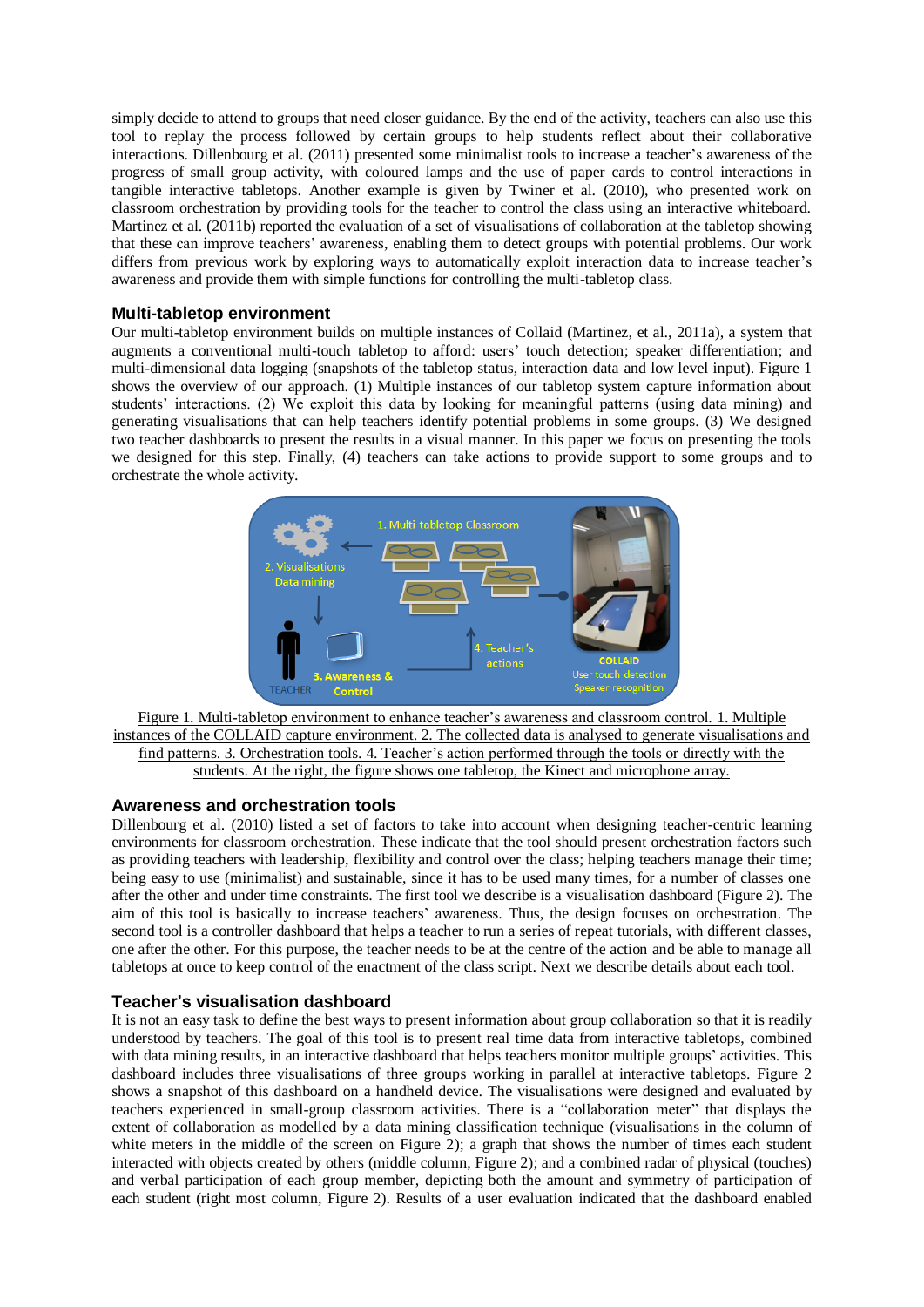teachers to detect which groups encountered problems in terms of collaboration [\(Martinez, et al., 2012b\)](#page-3-7). They were able, for example, to detect when a student was highly dominating the activity without allowing others to contribute, or when the students were working completely independently. While the activity that learners performed at the tabletops was to build a collaborative concept map on a given topic [\(Martinez et al., 2010\)](#page-3-12), the visualisations in this dashboard can be used for other domains and activities.



Figure 2. A teacher's dashboard that shows visualisations of three groups working at multi-touch tabletops. These visualisations include, from left to right, a collaboration meter (white), a physical interaction graph and a combined audio/touch participation radar. For more details please refer to [\(Martinez, et al., 2012b\)](#page-3-7).

## **Teacher controller dashboard**

In a real classroom, it may be infeasible for teachers to try to understand large amounts of data, even when presented in a friendly form. For some teachers, it might be more helpful to have access to tools that are easy to use and that help them to control the whole class for example to gain the attention of the students to provide some important instructions. The form of functionality can enable interactive tabletops to offer improved classroom management. We designed a tool, driven by the special requirements of a multiple interactive tabletop classroom activity that ran as a one hour tutorial class in a subject with more than 250 university students. The teacher formed four groups of up to six students in each class. Students were asked to solve a problem and build a graphical representation of their solution at the tabletop. The design of the group task for this case was scripted by the teacher and has 4 stages: 1) The presentation and reading of a real case scenario related to a topic of a subject in Management. 2) The construction of a graphical representation of the structure of an organisation in the form of a concept map. 3) The visual representation of a solution for the case study. 4) Group reflection at class level in which each group had to explain their solution to other groups. In this learning scenario, for each session teachers need to manage their limited available time per class (up to 50 minutes) to explain the purpose of the task, deal with potential technology issues, run the activity and provide some class feedback. There can be up to six sessions in one day, one after the other. In this situation we needed to provide teachers with considerable control over the class rather than awareness.



Figure 3. A controller dashboard for a teacher that needs enhanced time management and scripting of an activity that has to be repeated during multiple sessions.

As a result, we designed a teacher's controller dashboard. The user interface is simple; it offers only five actions that the teacher can perform to orchestrate each tutorial (see Figure 3). These actions include a synchronous *start* command to order all the tabletops to restart the activity at the same time. Teachers can order all groups to move from one stage to the next. This requirement was formulated by teachers who, in this particular case, indicated that all groups should finish the parts of the activity at the same time. In other scenarios it might be acceptable that each group works at their own pace. In our case study, the tabletop